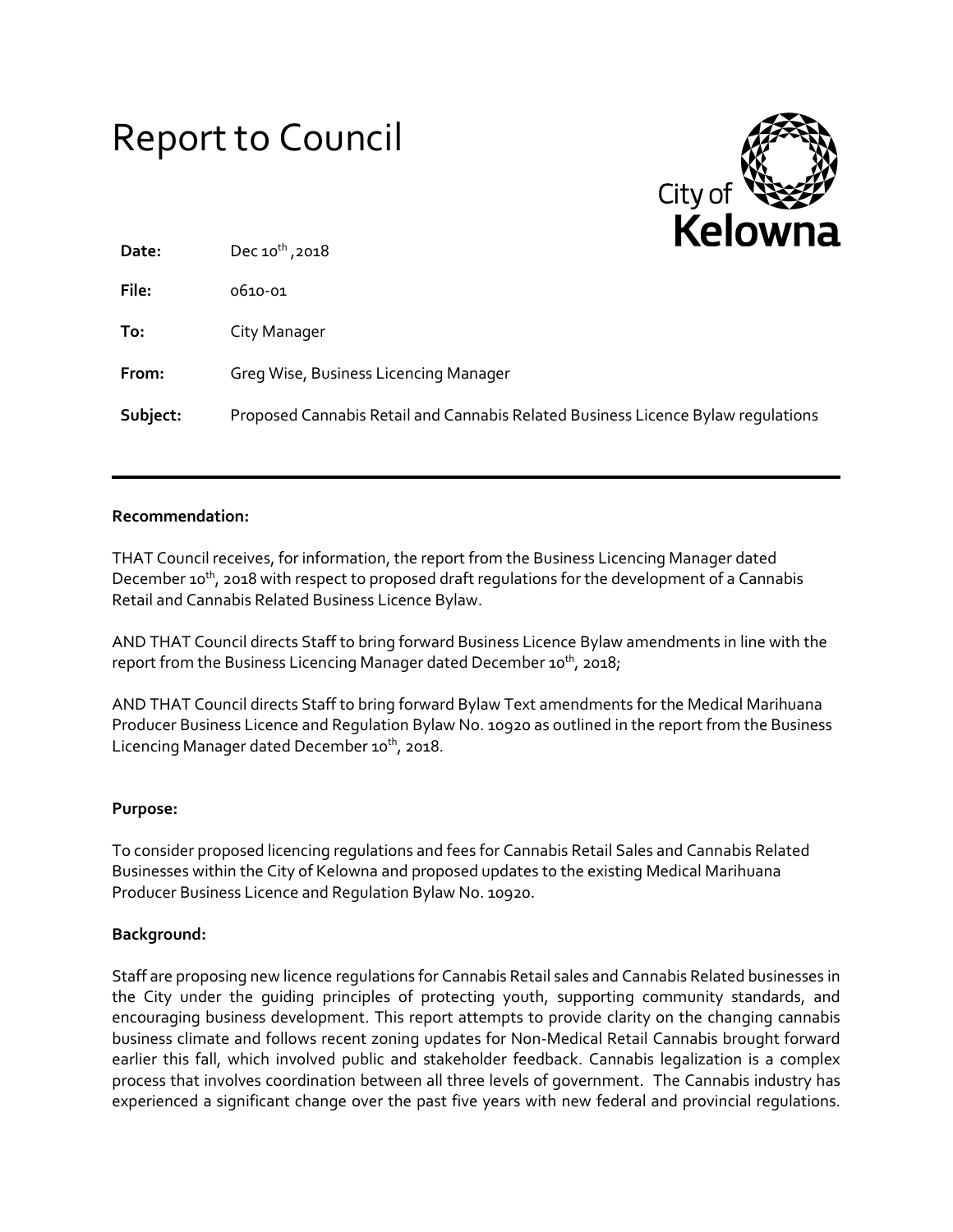Municipalities around the Province are currently in process of responding to these new Senior Government regulations and its community impacts.

#### **Federal Role:**

#### **Non-Medical Cannabis**

On Oct 17, 2018, the Federal Government legalized the sale and consumption of non-medical cannabis in Canada subject to specific regulation and provincial or territorial restrictions. The implementation of the new Federal Cannabis Act and associated Regulations has now given the Provinces and Territories legal authority to regulate non-medical Cannabis sale and consumption.

#### **Medical Cannabis**

Medical Cannabis will continue to be sold online by federally licensed commercial producers, or accessed for personal medical reasons through Health Canada personal production licenses or designated producer licenses only. Under the Cannabis Act and associated regulations, new classes of production licences have recently been created such as "Micro-Cultivation" and "Nursery" among several others. The Federal Government has committed to conducting a full review of the medical cannabis system in five years' time.

#### **Provincial Role:**

#### **Non-Medical Cannabis**

The Provincial Government has recently developed a new regime to licence and oversee the distribution and sale of non-medical cannabis and to regulate cannabis consumption subject to conditions under the Cannabis Distribution Act and the Cannabis Control and Licensing Act.

The Cannabis Distribution Act (CDA) assigns the Liquor Distribution Branch as the wholesale distributor of non-medical cannabis in B.C. and will run provincial cannabis retail stores.

The Cannabis Control and Licensing Act (CCLA) is guided by the Province's priorities of protecting children and youth, promoting health and safety, keeping the criminal element out of cannabis, keeping B.C. roads safe, and supporting economic development.

The CCLA Act among other regulations:

- Establishes a private/Gov't cannabis retail licensing regime similar to the current licensing regime for liquor;
- Sets 19yrs as the provincial minimum age to purchase or sell or consume cannabis
- Allows adults to possess up to 30 grams of cannabis in a public place;
- Prohibits cannabis smoking and vaping everywhere tobacco smoking and vaping are prohibited,
- Authorizes adults to grow up to four cannabis plants per household, but plants may not be visible from public spaces off the property;
- Bans home cultivation in homes used as day-cares;
- Provides enforcement authority to deal with illegal sales;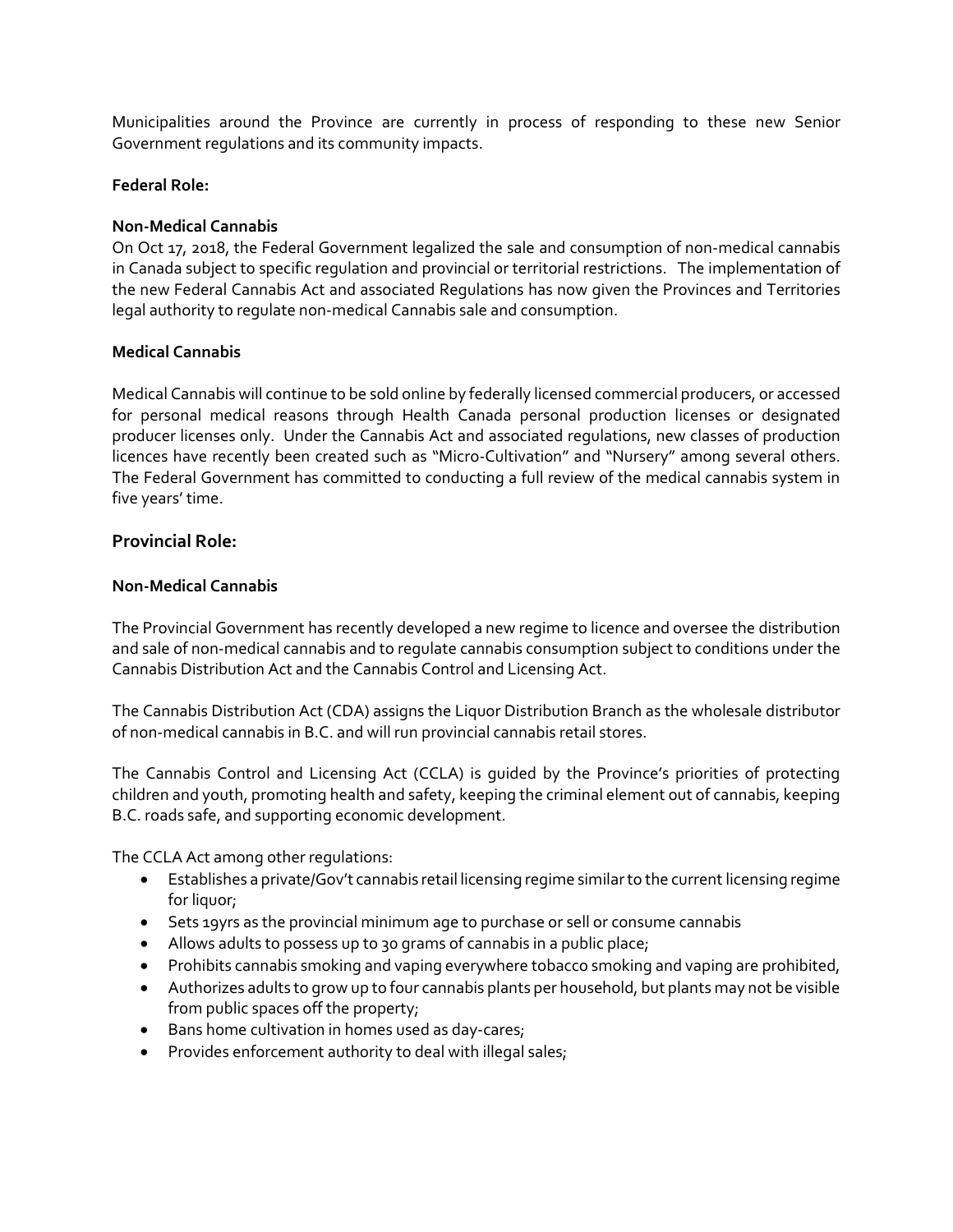# **Municipal Role**:

With the creation of a new Provincial model for the distribution and sale of non-medical cannabis, municipalities have been given the authority to either prohibit, or allow cannabis retail sales through use of their zoning and licencing authorities. With community and stakeholder input, the City has chosen to licence and regulate cannabis retail sales. The proposed business license regulations are intended to provide oversight relating to public health and safety, nuisance mitigation and ensure correct zoning and Provincial license approvals are met. In addition, the Province will not issue a license to sell non-medical cannabis without support from the Municipality.

# **Medical Cannabis Production**

In Kelowna, medical cannabis production will continue to be regulated under the existing Medical Marihuana Producer Business License and Regulation Bylaw No. 10920. Staff are seeking Council direction to amend this bylaw in early 2019 with updates to reflect changes that align with the new federal legislation and regulations. These amendments will include new production, cultivation and analytical lab categories along with an amendment to update their requirements and associated licence fees.

# **Non-Medical Cannabis Production - Home**

Adults are now allowed to possess restricted amounts of cannabis in public (up to 30 grams) and grow cannabis in their personal homes. Landlords and strata councils can further restrict or prohibit growing nonmedical cannabis on their properties. Staff recommend that no licensing of personal recreational cannabis production be considered at this time as this activity is intended for personal use. Anyone found selling product not regulated by the Provincial retail model can face criminal prosecution.

# **Non-medical Cannabis Retail Sale**

Specified commercial zones and select industrial zones have been approved by the City for cannabis retail sales under recent updates to Zoning Bylaw 8000. Included within the proposed Cannabis Retail and Cannabis Related Business License Bylaw are regulations for several categories of Cannabis Businesses that may operate within the City.

# **Proposed Regulations:**

Staff propose the following four Cannabis Business Licence types:

# 1) **"Cannabis Counselling Establishment"**

Means an establishment that provides counselling on cannabis and its use by persons who are/or are not medical professionals to prospective clients.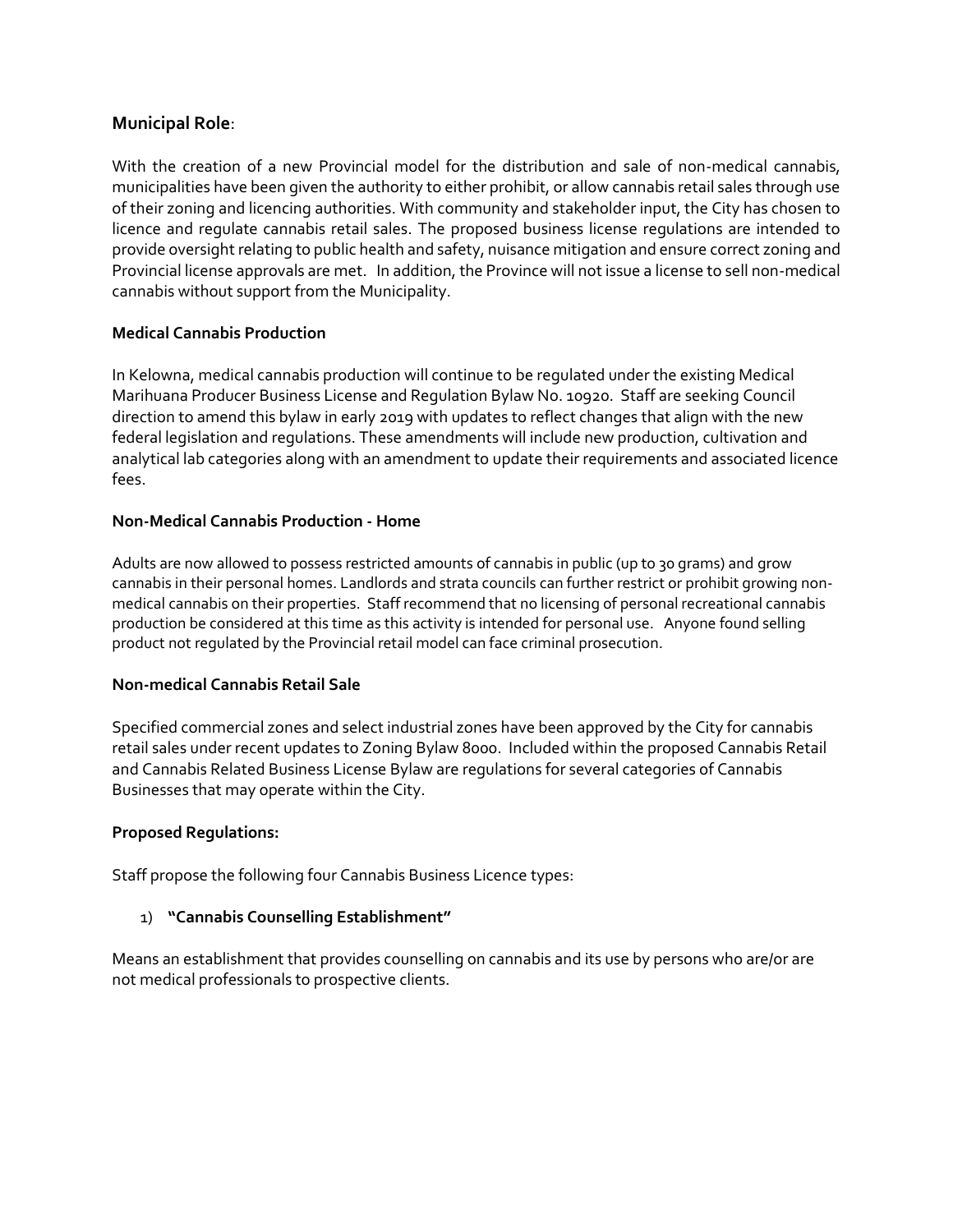# **"Cannabis Counselling Establishment"**

#### **Proposed Requirements:**

- Must meet Zoning allowance for Health Services establishments.
- Consumption of cannabis must not occur in/on premises.
- Operators must not allow persons under the age of 19yrs to enter into/onto the premises.
- Retail sale of cannabis and cannabis derivative products is prohibited in the zone.
- Retail of cannabis paraphernalia and accessories may occur within premises and require a Retail Store (cannabis accessory sales) license.
- No other business category is to operate within the premises other than outlined in the Bylaw.
- The business name cannot imply an association with another business other than an associated Counselling establishment. This applies to signs, trademarks and any type of branding.
- Signage must include the name of the establishment. A business's name cannot mislead the public about what kind of business it operates. Signage cannot include any pictures, images or symbols that imply the sale of medical cannabis or "apothecary" or "pharmacy", "medicines", "drugs", "drug store", "dispensary", or any other words of similar meaning that imply licensing under the Pharmacy Operations and Drug Scheduling Act.

# 2) **"Cannabis-Related business"**

Means a business that provides any Cannabis-related services not captured in this bylaw that may relate to promotion, usage, accessories, or assisting with federal and provincial regulation navigation to prospective clients (does not include any production or cultivation of cannabis or cannabis derivatives or the testing and analytical assessment of cannabis)

# **Proposed Requirements**:

- Must meet Zoning allowance associated to the business category type.
- Sale of cannabis and cannabis derivatives or edible products is prohibited.
- Operators must ensure consumption of cannabis does not occur in/on premises.
- The business name cannot imply an association with another business type other than an alternate location. This applies to signs, trademarks and any type of branding.
- Signage must include the name of the business. A business's name cannot mislead the public about what kind of business it operates. Signage cannot include any pictures, images or symbols that imply the sale of medical cannabis or "apothecary" or "pharmacy", "medicines", "drugs", "drug store", "dispensary", or any other words of similar meaning that imply licensing under the Pharmacy Operations and Drug Scheduling Act.

# 3) **"Retail Cannabis Sales Establishment"**

Means an establishment that displays, sells, or offers for sale cannabis, cannabis oils, cannabis seeds, and must have a provincial retail cannabis license**.**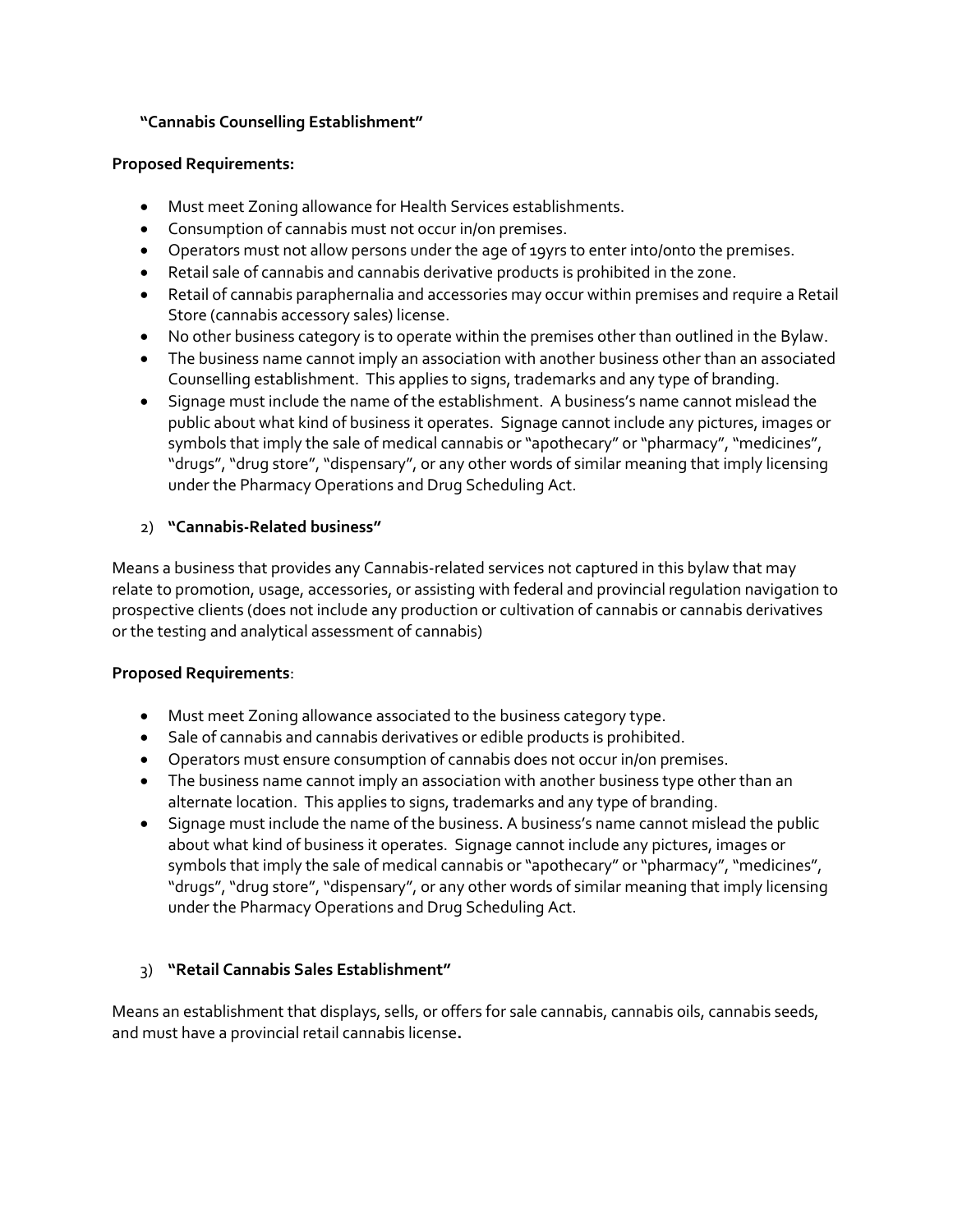# **"Retail Cannabis Sales Establishment"**

#### **Proposed Requirements**:

- Obtain sub-zoning approval by Council for the proposed retail location as per regulations amended in Zoning Bylaw No. 8000 in September of 2018.
- Obtain a Cannabis Retail License from the Province of B.C. associated to the proposed legal address (location) under the business named in the Retail licence application.
- Provide proof of ownership or lease agreement for the proposed business location or approval of property use arrangement in place (Example sublease or lease in the name of one of the applicant's business partners)
- Must provide other documentation consistent with Provincial Licencing requirements such as security screening for owner(s)/staff, building security requirements, signage, window screening, interior layout and other associated documentation.
- Must operate as a stand-alone business not in association to another business.
- A licensee must not sell other forms of cannabis such as edibles other than as per category description.
- May sell accessories as defined by the federal *Cannabis Act*, such as rolling papers or wraps, holders, pipes, water pipes, bongs and vaporizers. The sale of vape e-juice, e-liquid, or esubstance is not allowed.
- Operators must ensure consumption of cannabis does not occur in/on premises.
- No drive through sales permitted.
- On line sales not permitted (B.C. Gov't retail establishments only)
- Delivery service not permitted or allowed in association with store as per Provincial requirements.

# 4) **"Retail Store (Cannabis accessory sales) Establishment"**

Means a Business where cannabis related goods, merchandise and other cannabis promotional material are offered for sale at retail to the general public and includes limited on‐site storage to support that store's operations. Typical products to include accessories as defined by the federal *Cannabis Act*, such as rolling papers or wraps, holders, pipes, water pipes, bongs and vaporizers.

# **Proposed Requirements**:

- Must meet Zoning allowance for Retail Store establishment.
- Retail sale of cannabis and cannabis derivative products is prohibited in the zone.
- Operators must ensure consumption of cannabis does not occur in/on premises.
- Operators must not allow persons under the age of 19yrs to enter into/onto the premises.
- Signage must include the name of the store. A store's name cannot mislead the public about what kind of business it operates. Signage cannot include any pictures, images or symbols that imply the sale of medical cannabis or "apothecary" or "pharmacy", "medicines", "drugs", "drug store", "dispensary", or any other words of similar meaning that imply licensing under the Pharmacy Operations and Drug Scheduling Act.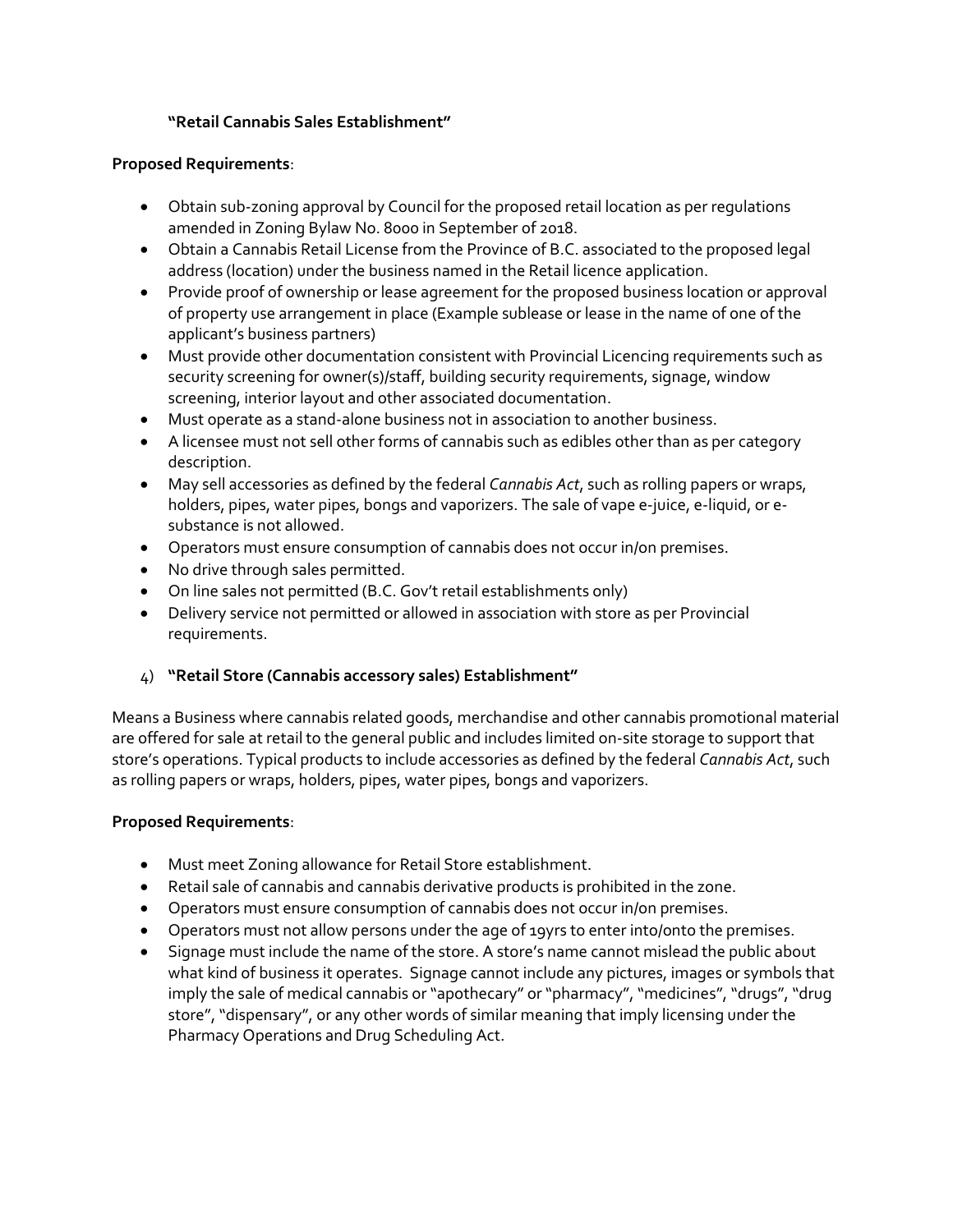# **Capacity / Enforcement**

As with other levels of government, the City of Kelowna will need to increase or create staff capacity to address matters arising from cannabis retail sales, licensing and consumption. Proposed licencing fees will focus on a cost recovery model and support resources necessary to address application intake and review, operational inspections and ensure regulation compliance annually.

### **Licencing Fees**

With Cannabis taxation revenue sharing between the Province and its Municipal Governments unknown currently at this time, Staff have set a comprehensive proposed licence fee schedule to address community impacts arising from the development of a cannabis retail sales process, the review of each application, its licensing approvals, and to help offset projected community enforcement impacts of consumption. Staff recommend a review of licence fees and general community impact from non-medical cannabis legalization be undertaken in two years' time after which any necessary adjustments may be made.

A chart of Licencing fees from various municipalities is included for comparison review below.

| <b>Municipality</b> | <b>Initial</b><br><b>Retail</b><br><b>Cannabis</b><br><b>Licence</b><br>Fee | <b>Renewal</b><br>Fee | <b>Addtional</b><br><b>Fees</b> |                                    |
|---------------------|-----------------------------------------------------------------------------|-----------------------|---------------------------------|------------------------------------|
| <b>Kelowna</b>      | \$9,465.00                                                                  | \$8,000.00            | ( \$9,450.00)                   | One time zoning<br>application fee |
| <b>Vancouver</b>    | \$30,000.00                                                                 | \$30,000.00           | \$1,000.00                      | Compassion club<br>licence fee     |
| <b>Victoria</b>     | \$5,000.00                                                                  | \$5,000.00            |                                 |                                    |
| <b>Nelson</b>       | \$20,000.00                                                                 | \$20,000.00           |                                 |                                    |
| <b>Kamloops</b>     | \$5,000.00                                                                  | \$5,000.00            | \$1,600.00                      | Retail licence fee                 |
| <b>Vernon</b>       | \$5,000.00                                                                  | \$2,000.00            |                                 |                                    |
| <b>Penticton</b>    | \$5,000.00                                                                  | \$5,000.00            |                                 |                                    |
| <b>West Kelowna</b> | In development                                                              | In development        |                                 |                                    |
| <b>Peachland</b>    | Prohibited                                                                  | Prohibited            |                                 |                                    |
| <b>Squamish</b>     | \$5,000.00                                                                  | \$5,000.00            |                                 |                                    |
| <b>New West</b>     | \$2,698.00                                                                  | \$2698.00             | \$5400.00                       | Zoning app fee                     |
| Whistler            | Prohibited                                                                  | Prohibited            |                                 |                                    |
| <b>Saskatoon</b>    | \$20,000.00                                                                 | \$20,000.00           |                                 |                                    |
| <b>Edmonton</b>     | \$2,500.00                                                                  | \$2,500.00            |                                 |                                    |